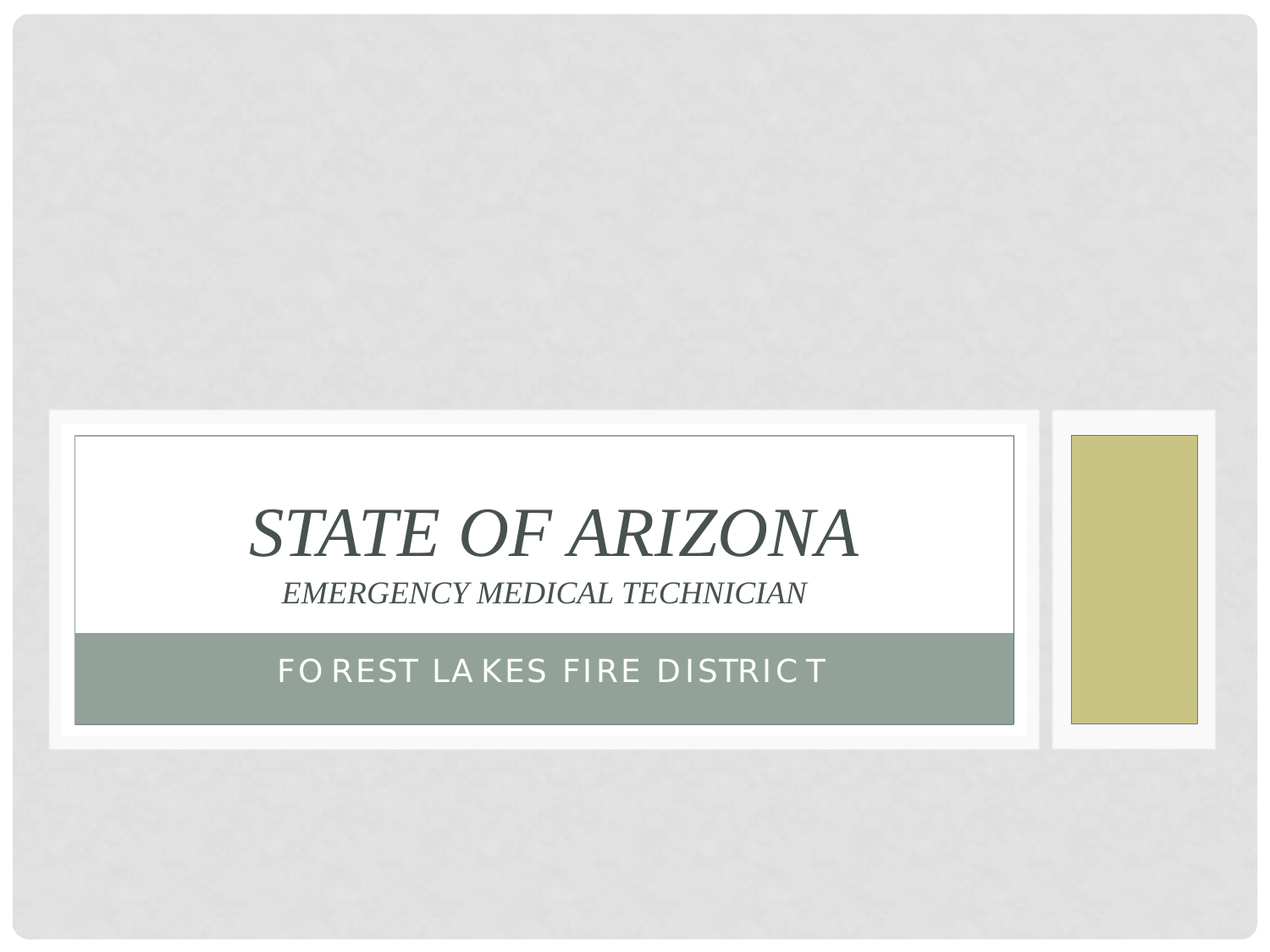# *EMT REQUIREMENTS*

- *Must be 18 years of age*
- *Must provide a copy of your current Driver's license or Birth certificate*
- *Must have proof of immunity or immunization to Rubella (German Measles), Rubeola (Measles), and Mumps*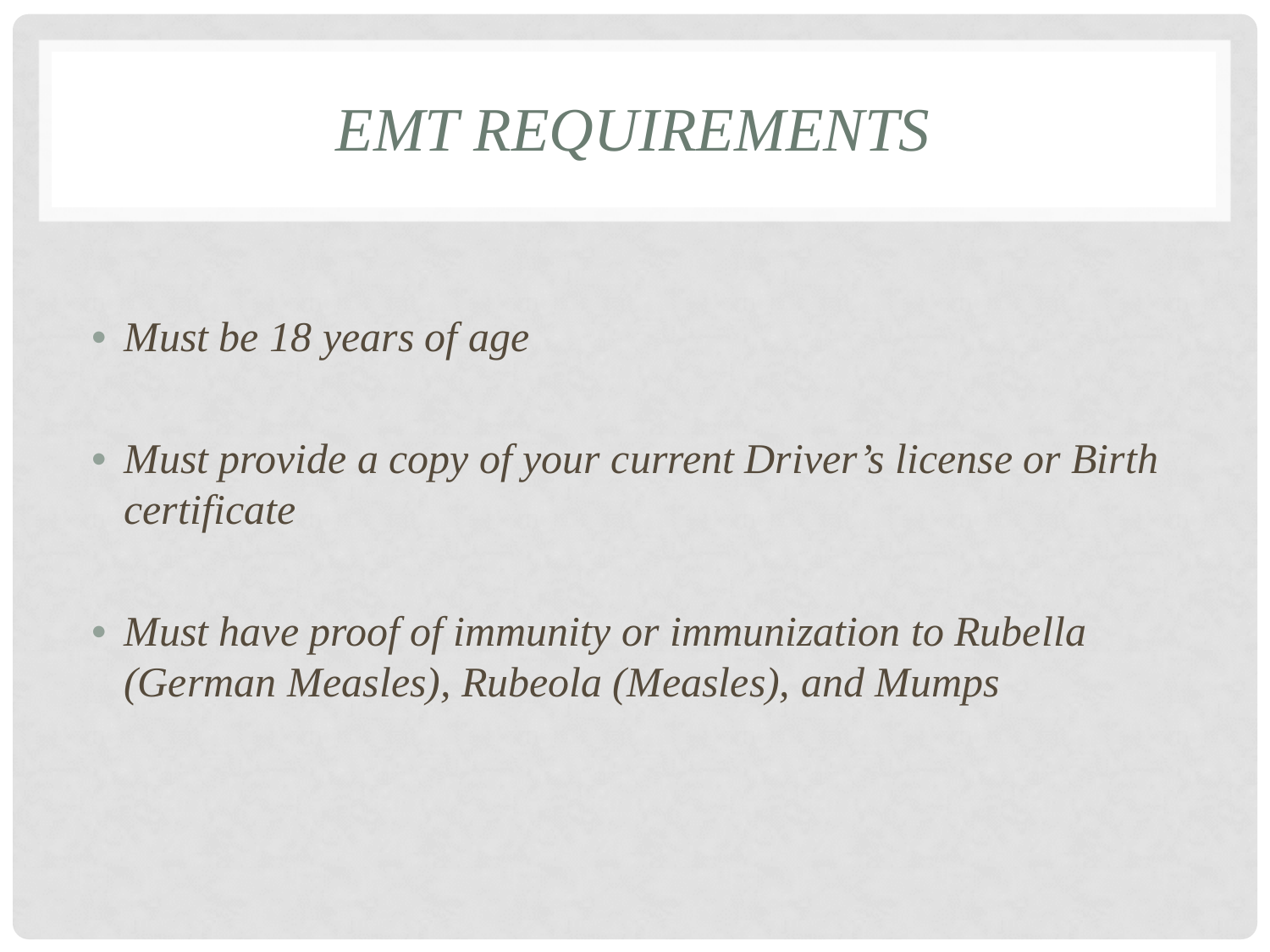#### *EMT REQUIREMENTS (C0NT)*

- *Complete a drug screen*
- *Provide proof of a current Level one, unrestricted DPS Finger Print Clearance card*
- *Have a current TB skin test (within the last 12 months prior to start of class)*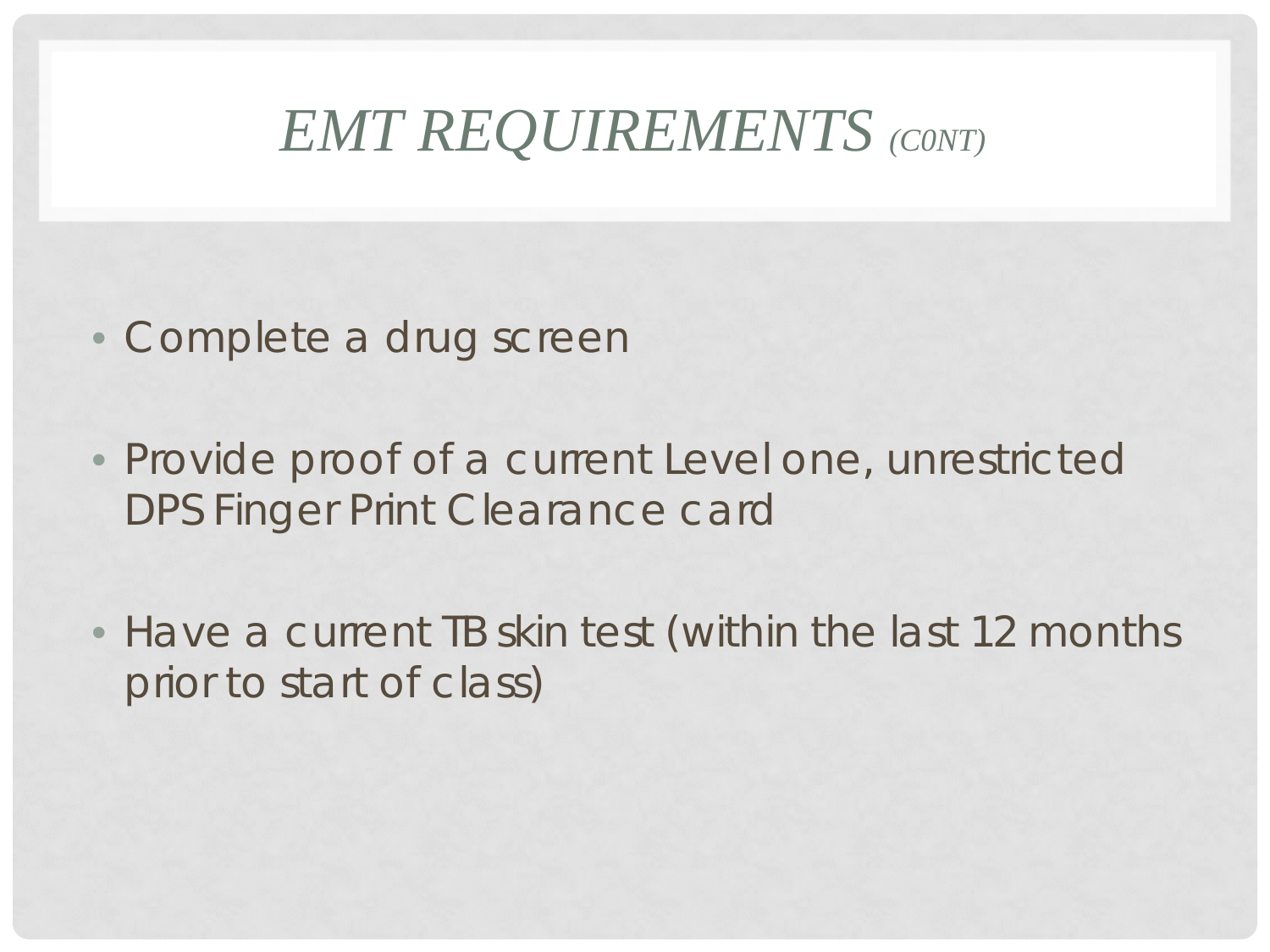#### *EMT REQUIREMENTS (CONT)*

- *If you had a positive reaction, you will need to have a chest x-ray with proof of a negative result*
- *Complete appropriate reading placement test to demonstrate a min. of a 10th grade reading level or completed Associates degree or higher from accredited institution if the EMT program is completed at a community college*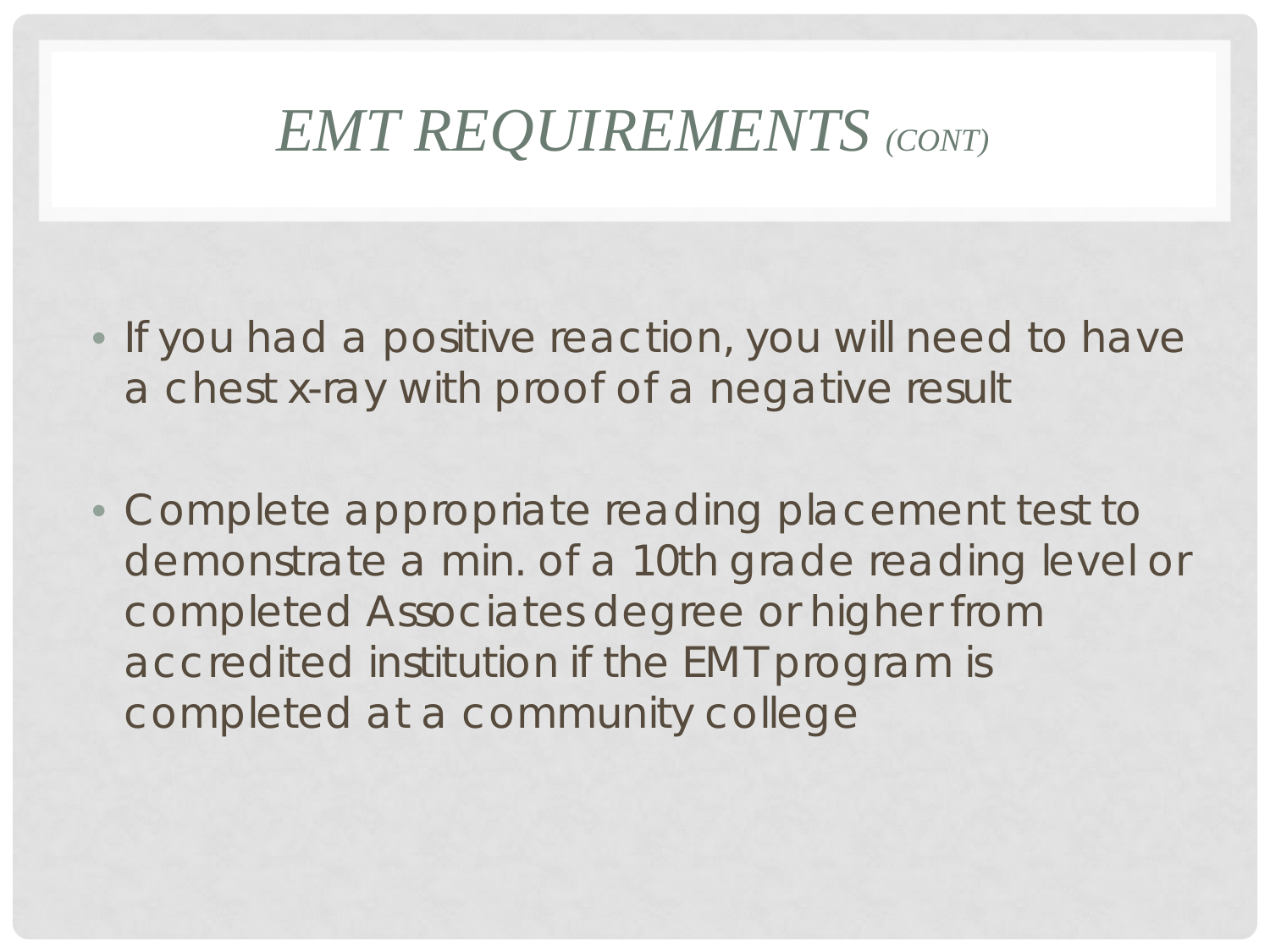## *EMT REQUIREMENTS (CON*T)

- *Must have completed EMT 101 (CPR/BLS Courses) or,*
- *Have a current BLS Health Care Provider/Professional Rescuer card from a approved organization (American Heart, American Red Cross, etc.)*
- *All requirements must be completed prior to being allowed to register for a EMT program*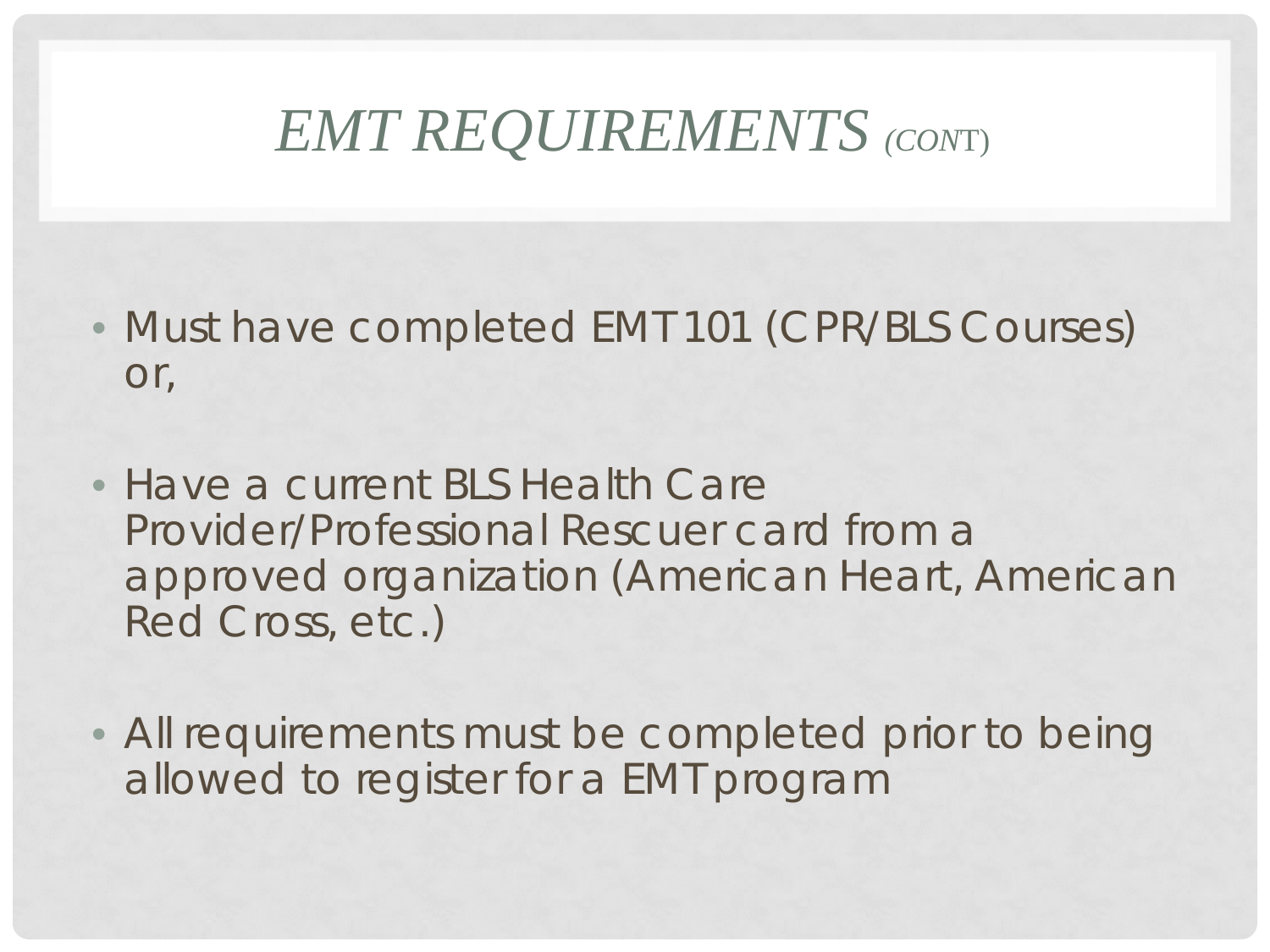# *EMT PROGRAM*

- *Must complete an approved EMT program (EMT 104)*
- *Must complete an EMT Lab course (EMT 104 LAB)*
- *Both are usually completed at the community college level*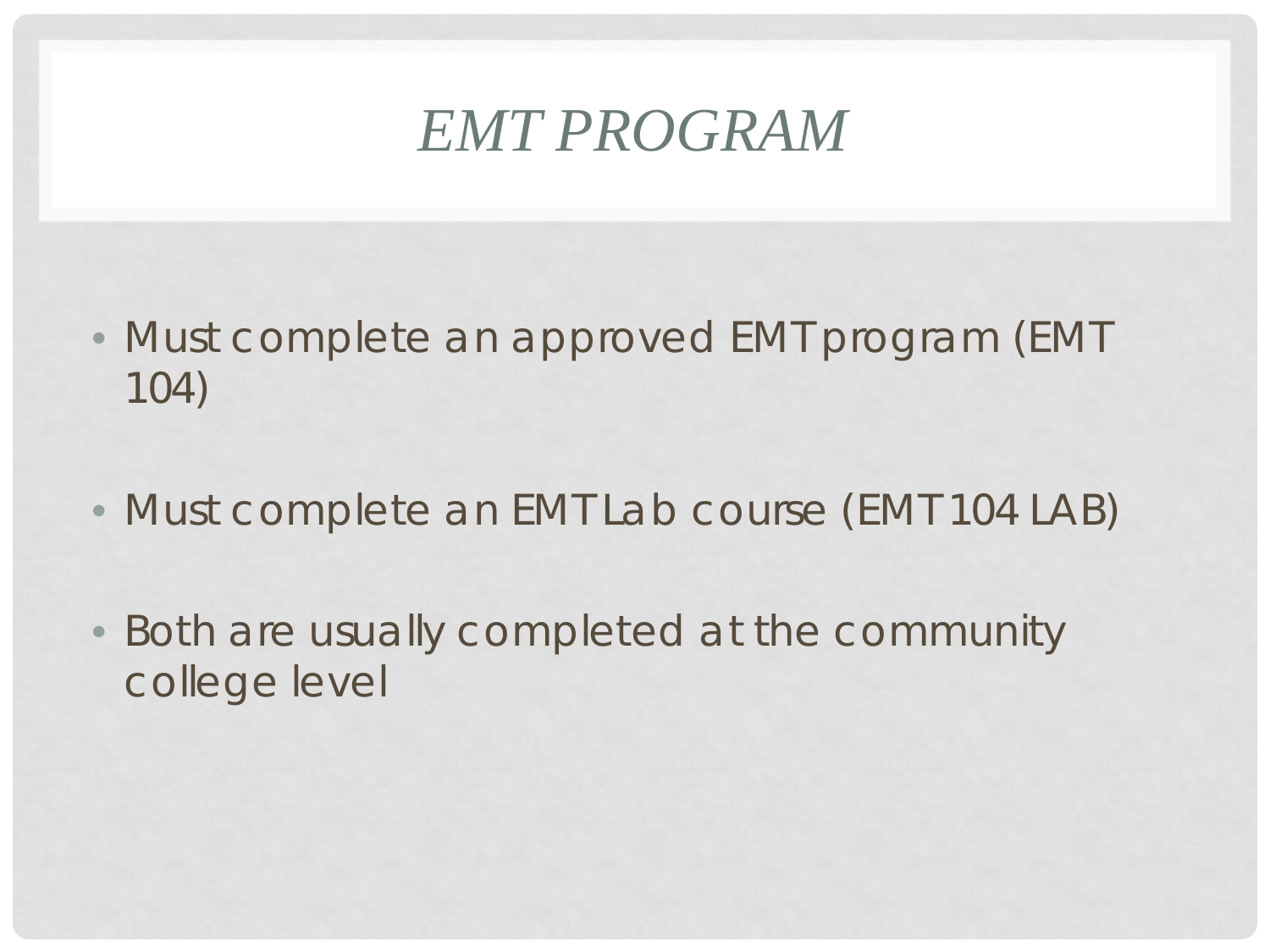#### *EMT PROGRAM (CONT)*

- *EMT 104 is a 9 credit course*
- *Requires one or two days per week and takes one entire semester to complete the course*
- *Must Pass the course with "C" or better*
- *Must Pass the National Certification test*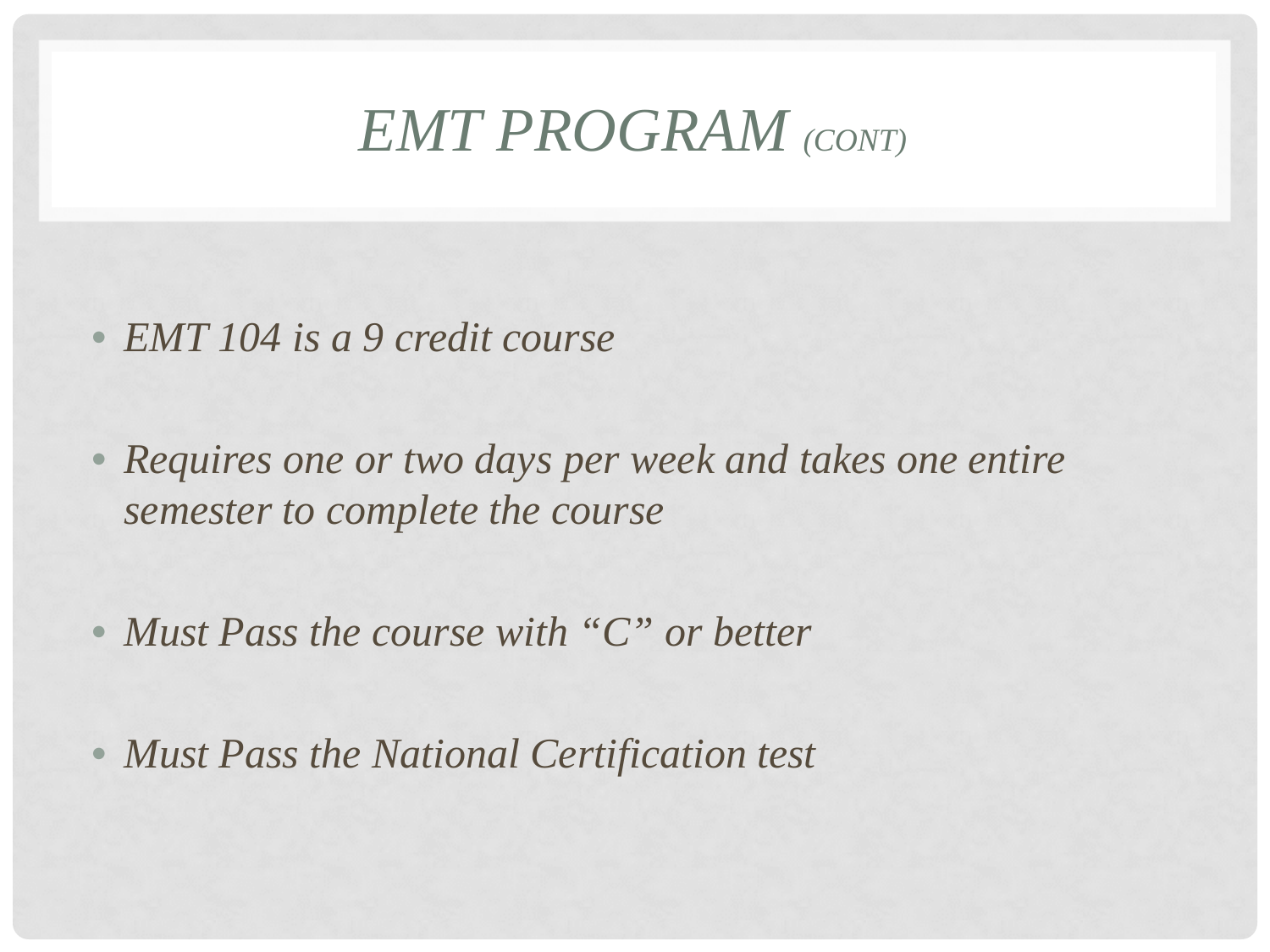#### *EMT 104 PROGRAM COST*

- *Each credit is \$ 86.00 dollars*
- *Total cost for a EMT 104 course is \$ 774.00*
- This does not include the lab fee's, skin test, CPR training or *supplies*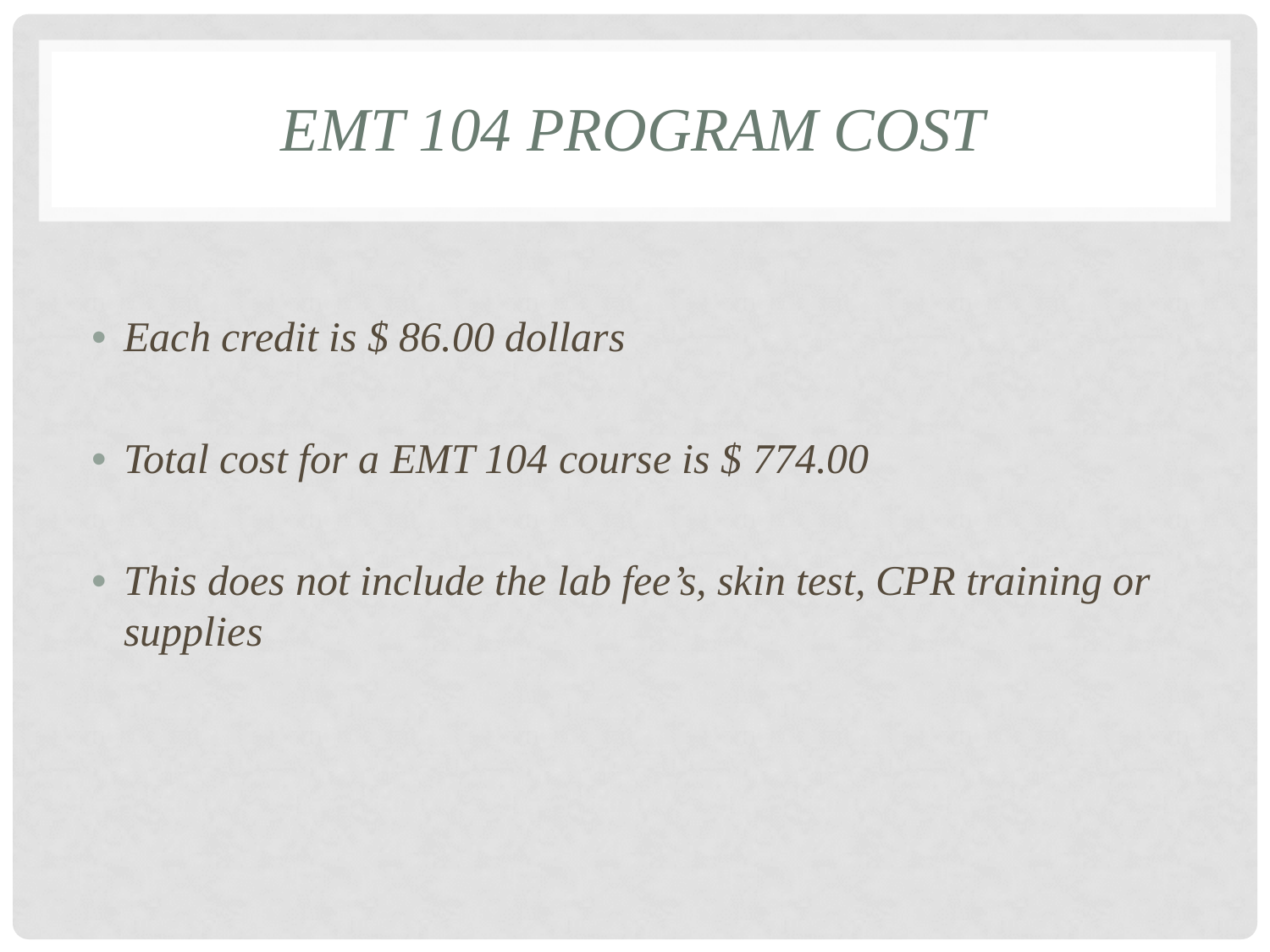#### *EMT 104 LAB*

- *Credit hours 0.5*
- *One-day class from 9 am to 6 pm*
- *Must pass all skills stations*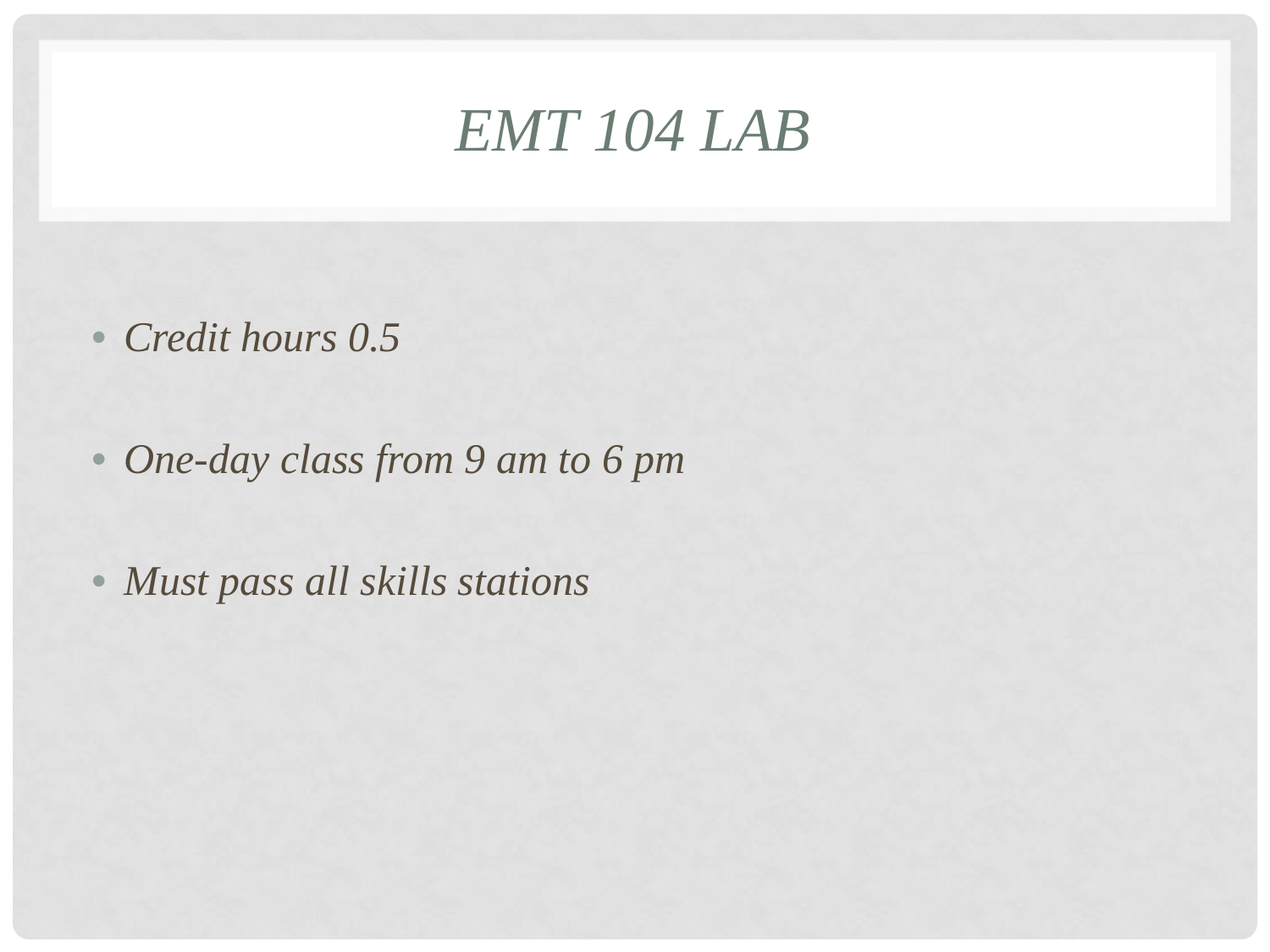# *EMT 104 SKILLS STATIONS*

- *Simulation of actual emergency responses, with practical application of techniques and skills covered in EMT program*
- *Scenario based learning applied to the techniques of emergency medical care in accordance with national and state curriculum*
- *Practical application include anatomy, physiology, patient assessment, and treatment of medically or traumatically compromised patients, special hazards and medical operations*
- *Also includes patient-assisted medication administration, semiautomatic external defibrillator and blood glucose monitoring*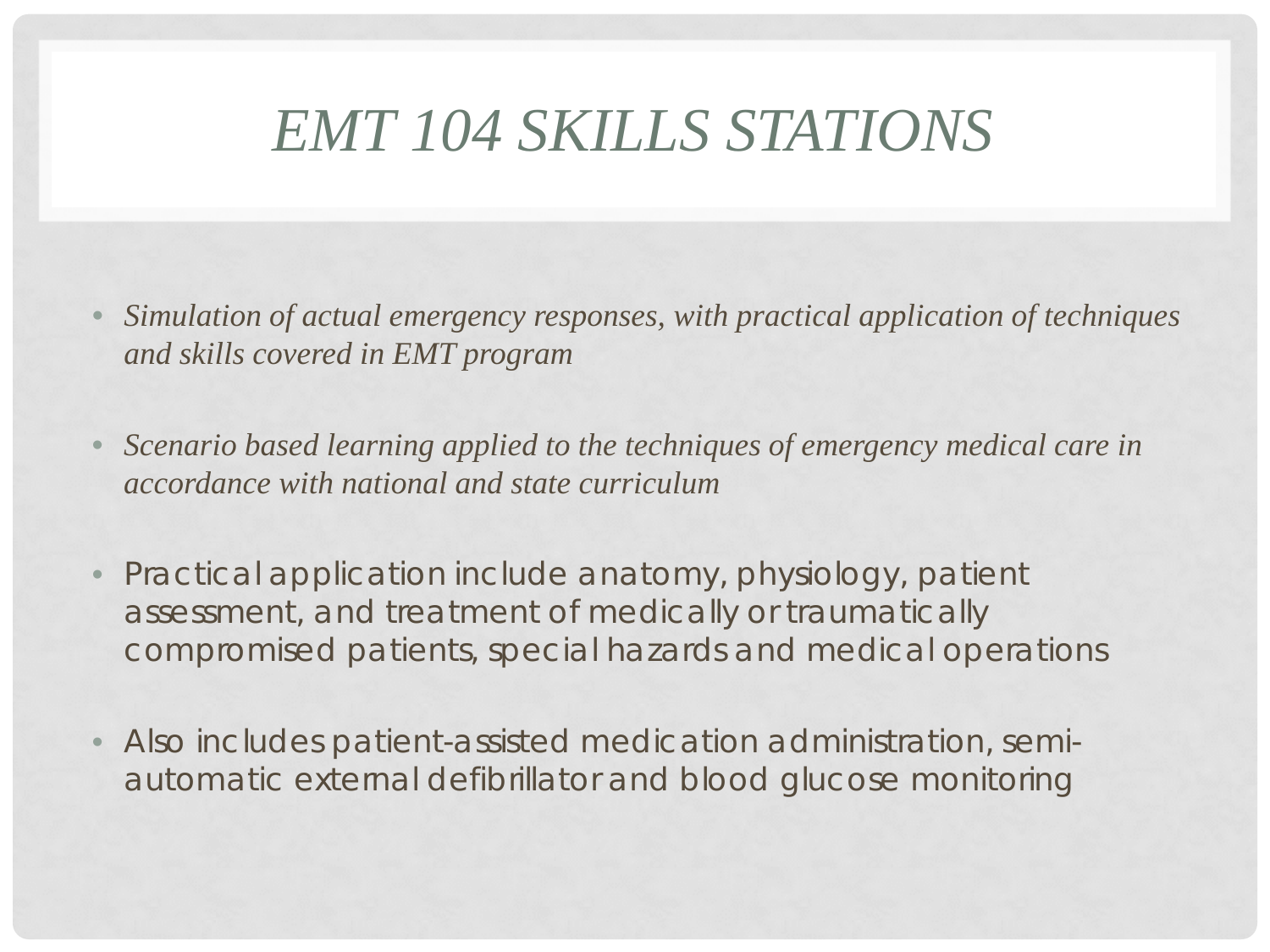## *EMT RECERTIFICATION*

• *Recertify every two years as both a EMT BLS/CPR provider*

• Complete 24 hours of Continuing Education in that two year *period*

• *Recertification Fee to AZDHS*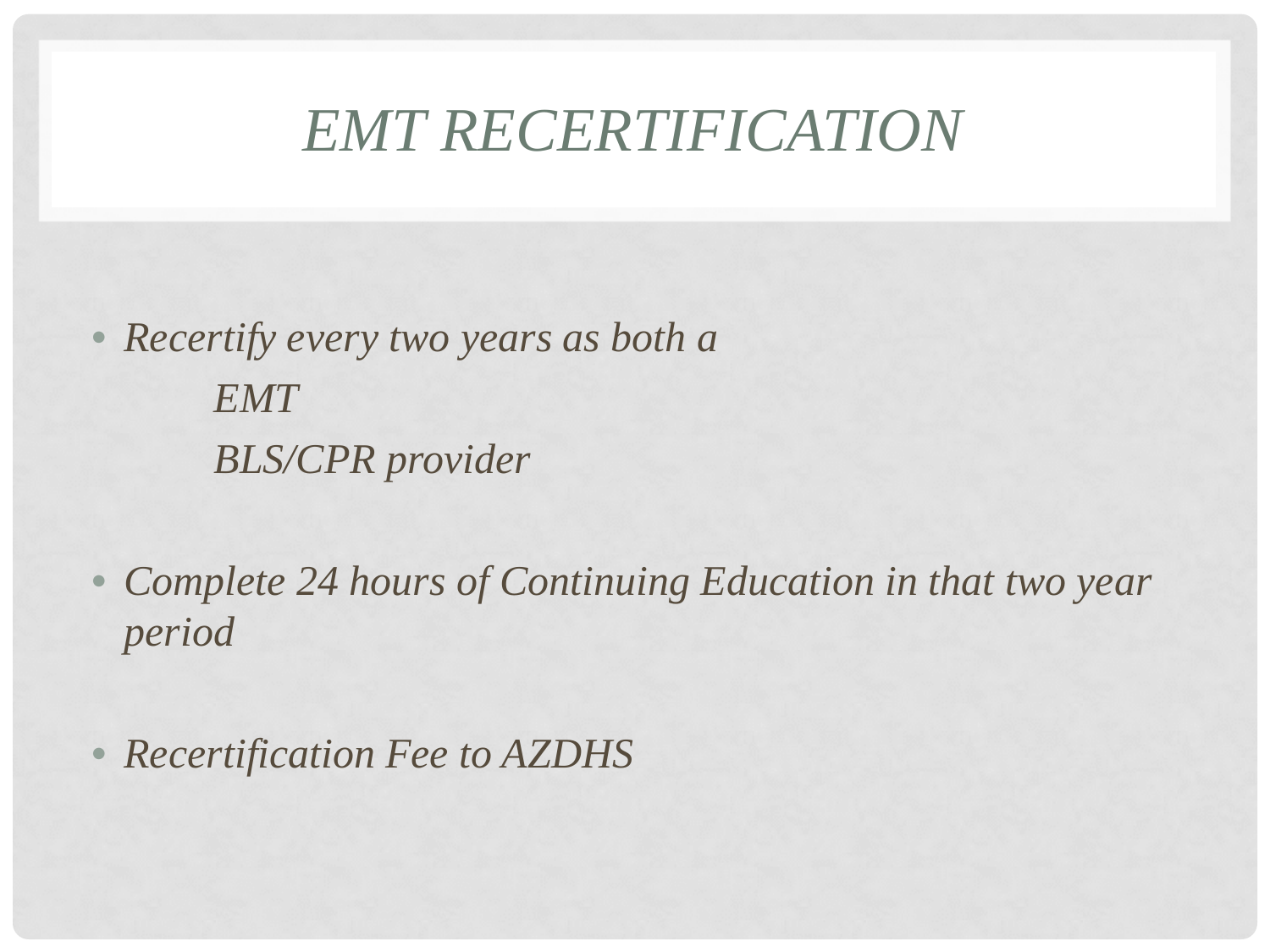*Responsibilities, Requirements and Duties include (but may not be limited to);*

• *Be self-motivated and productive*

• *Display a friendly disposition* 

• *Have effective written and verbal communication skills*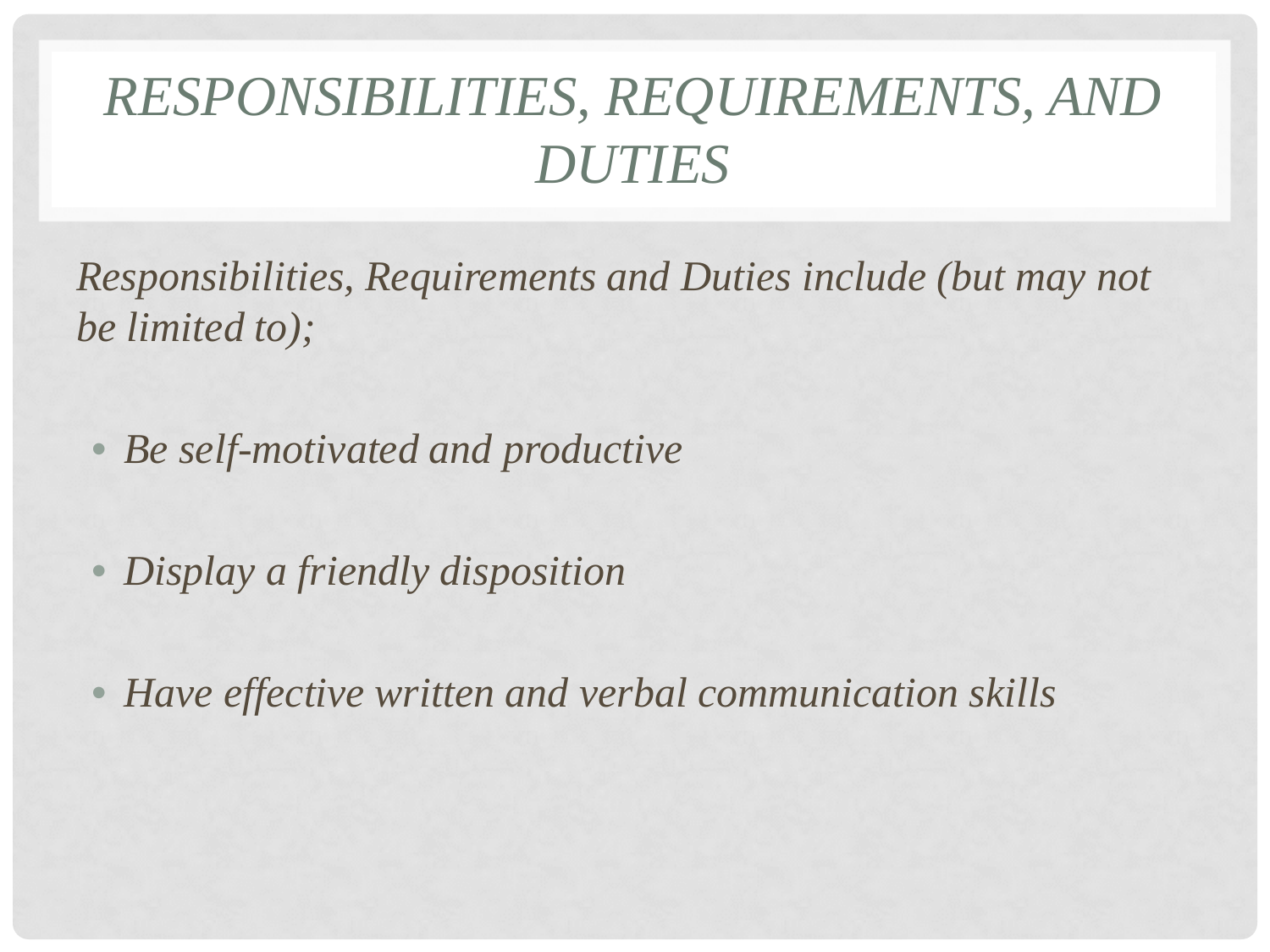- *Work well under stressful scene conditions*
- *Computer proficiency is required*
- *Make a positive impact on coworkers and others you meet*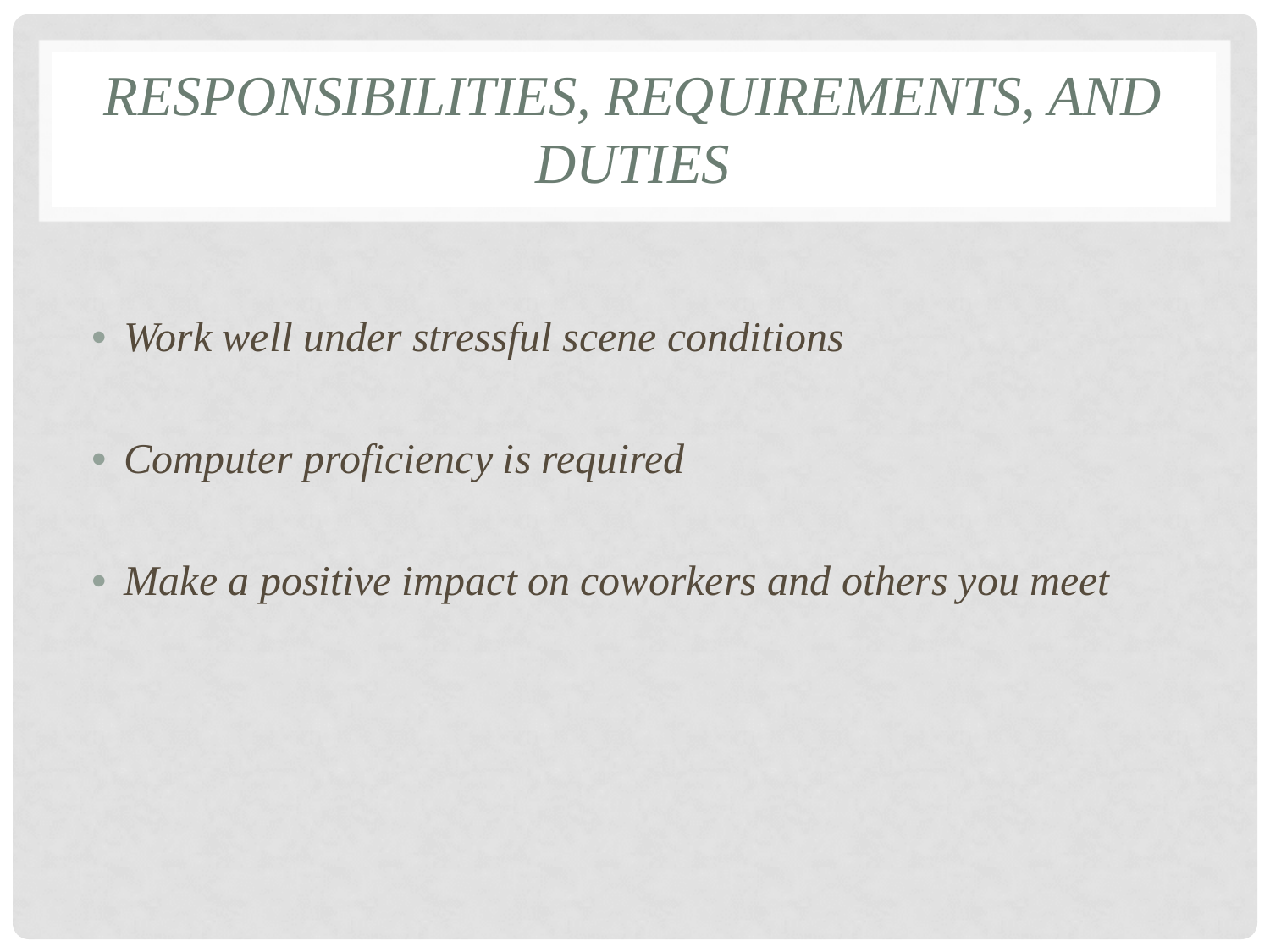- *General administrative duties as assigned*
- *Be able to respond to emergent and non-emergent calls*
- *Working Knowledge, Skills & Abilities to recognize and provide emergency treatment and safety procedures*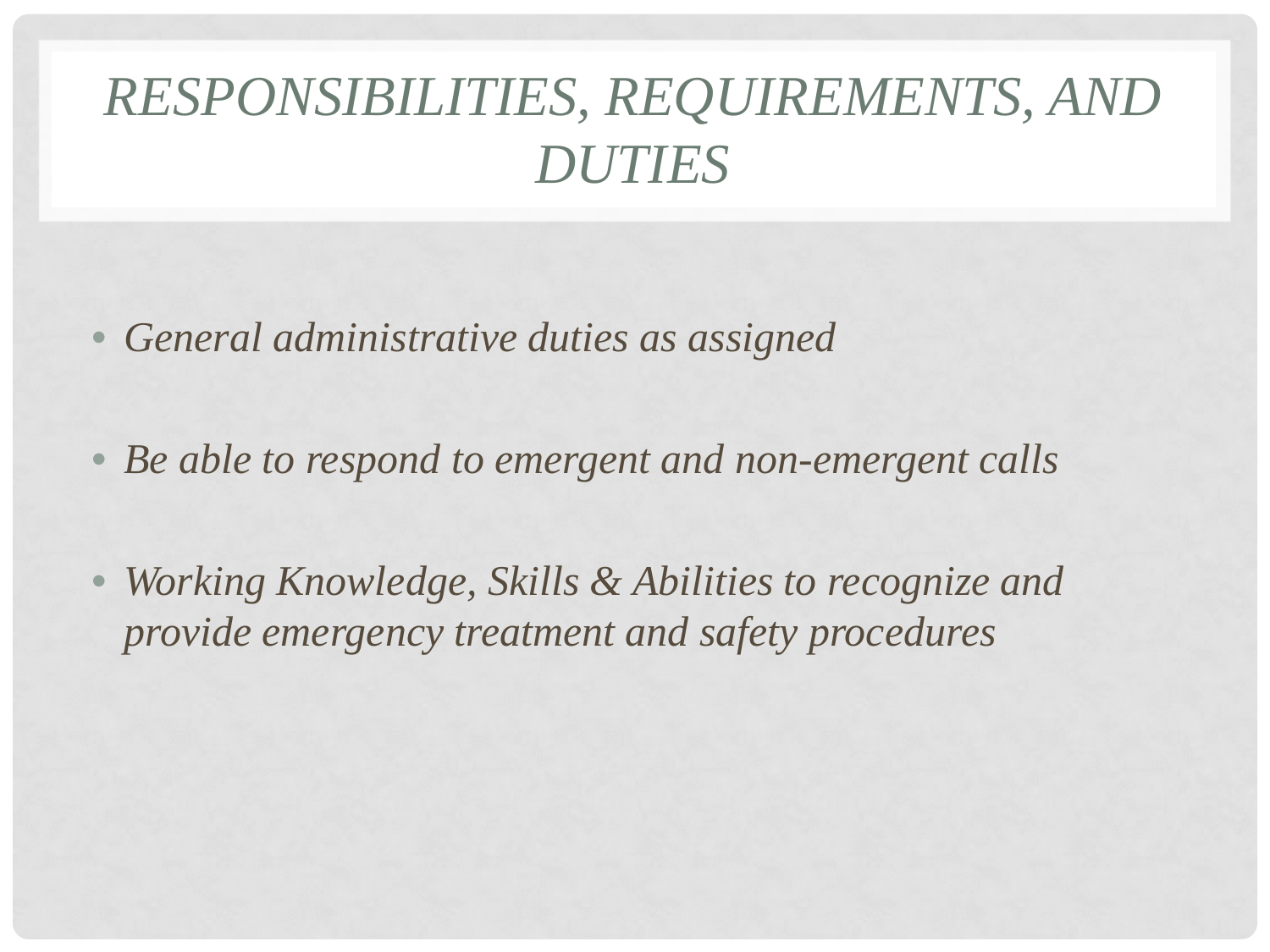- *Be able to speak with a clear, articulate voice over the radio*
- *Obtain information regarding the emergency from dispatch, and communicates to other emergency services as needed during the call*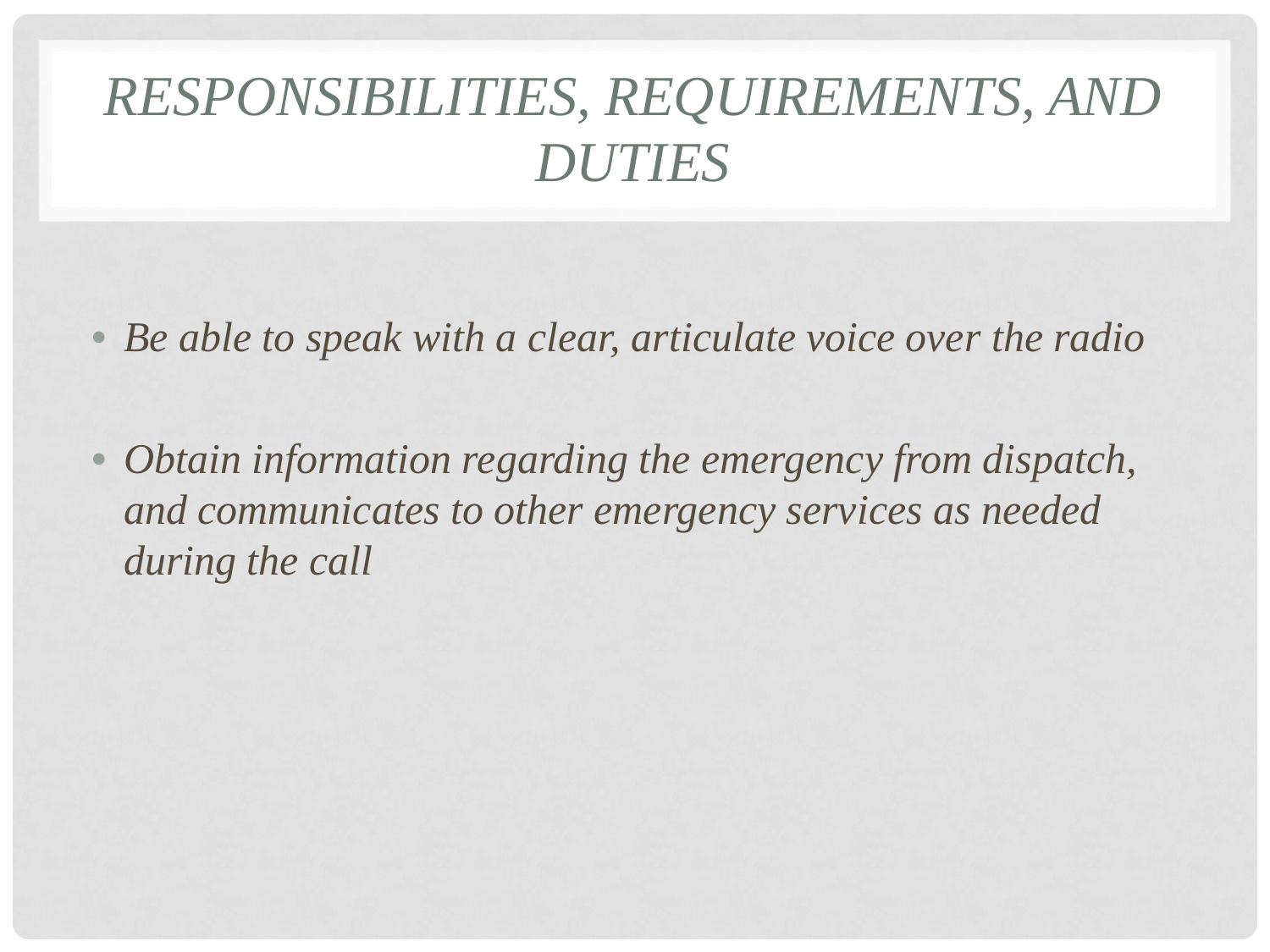- *Assure that the assigned vehicle is completely stocked and in good running order, at the beginning of each shift, after every response, and at the end of each shift*
- *Safely operates department vehicles in emergency and nonemergency response or transport situation*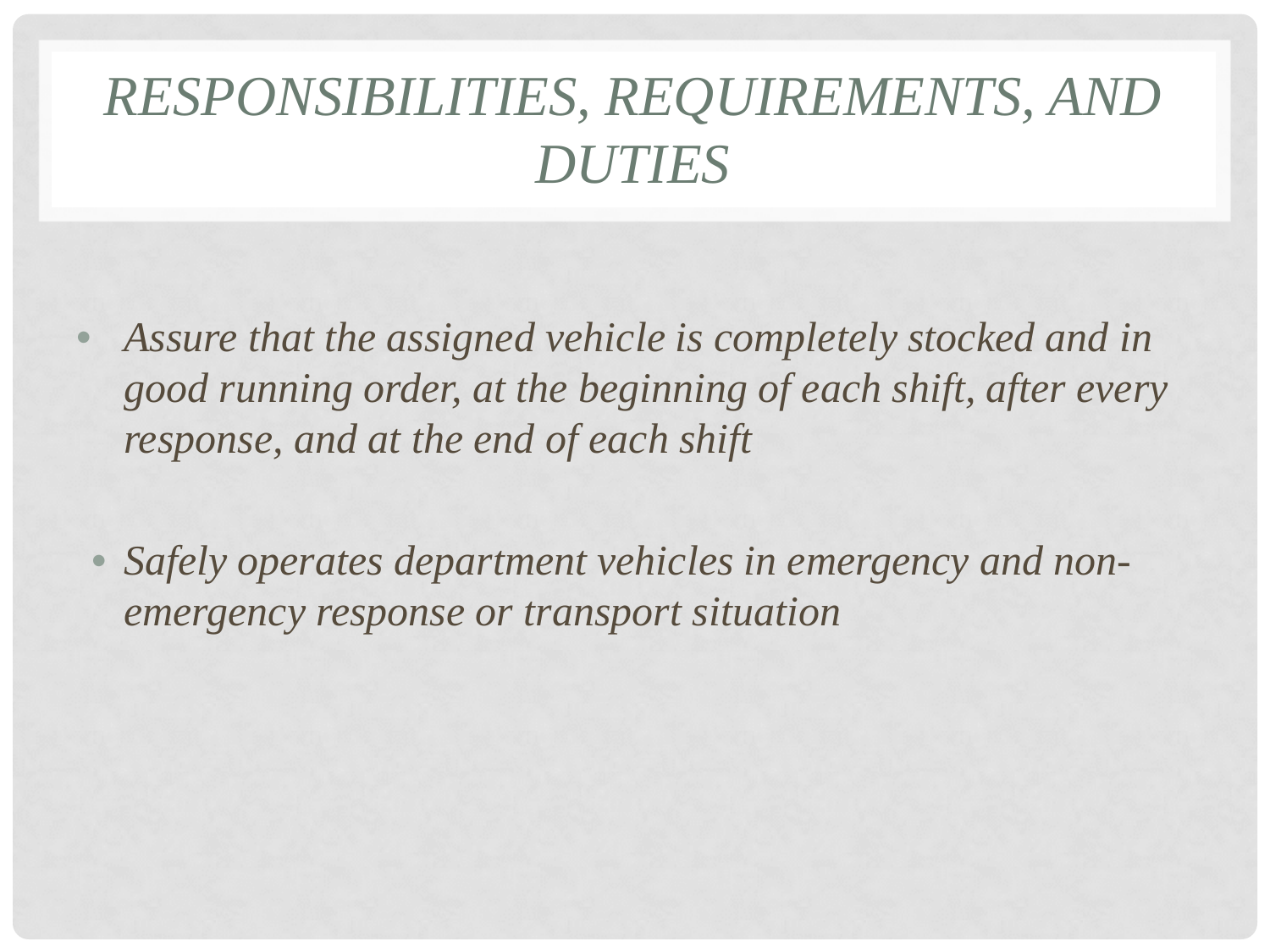• *Operate the ambulance in accordance with; Safety rules and regulations District policies and procedures Federal, State, and Local laws, regulations, and statutes*

• *May be required to provides safe and efficient transport of the patient as the ambulance driver or,*

• *May be required to monitor the patients condition and provide any appropriate continuing care as the attendant in the ambulance during transport*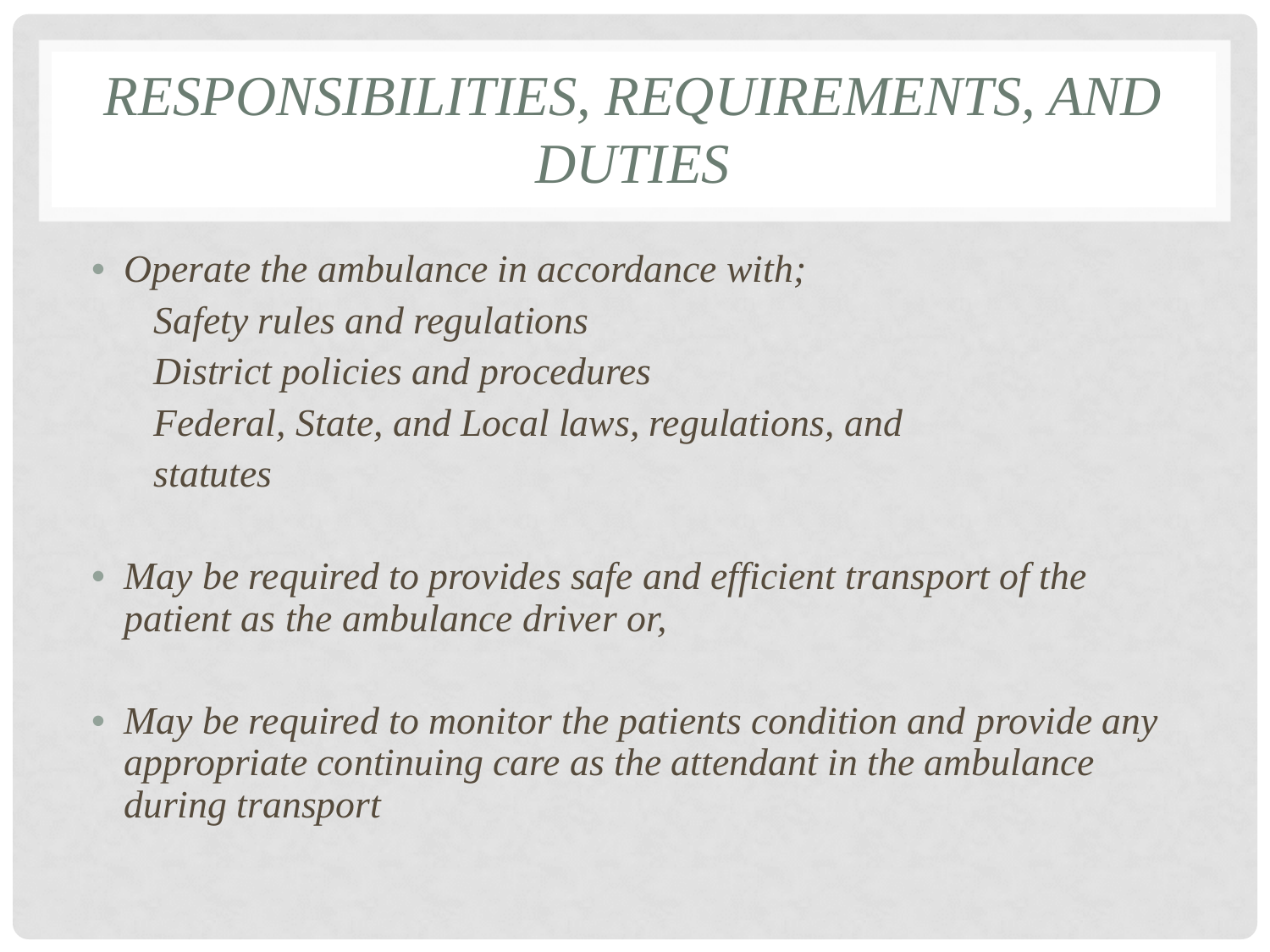- *Under general supervision performs professional and technical duties to render basic life support care in the emergent, non-emergent scene situations or transport setting*
- *Provides prompt and efficient care of the patient and stabilization of their condition prior to transport*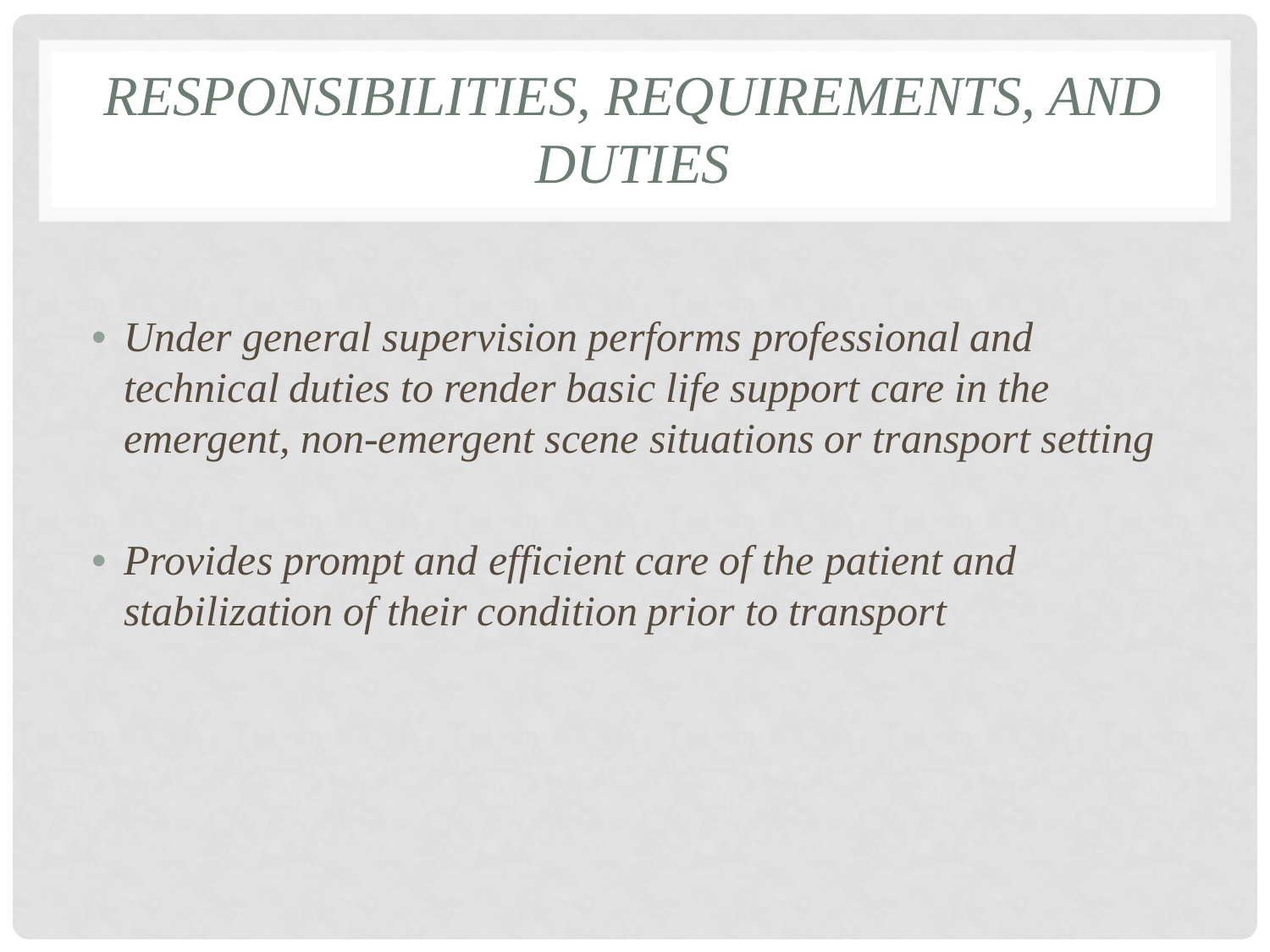- *Ability to complete appropriate patient care forms, scene forms, and daily activity forms as needed*
- *Obtains and records information for the fire district as well as those required by medical, legal, and health care authorities while following Federal HIPPA laws*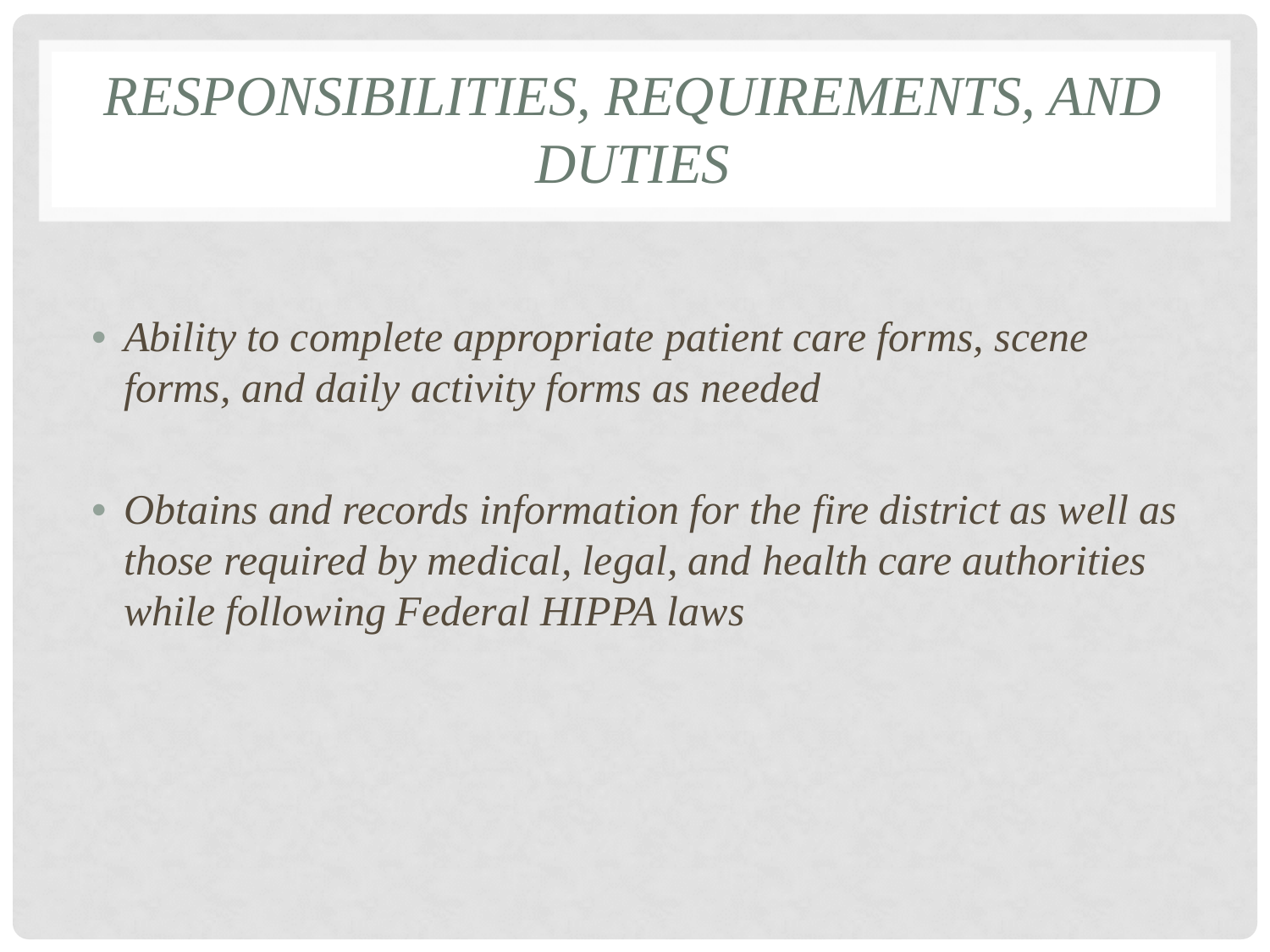- *Ability to lift, carry, and move patients of all sizes over various terrains with and potentially without assistance*
- *Provides careful handling of the patient when moving them to the ambulance*
- *Provides orderly transfer of patient care to the transport agency or destination staff*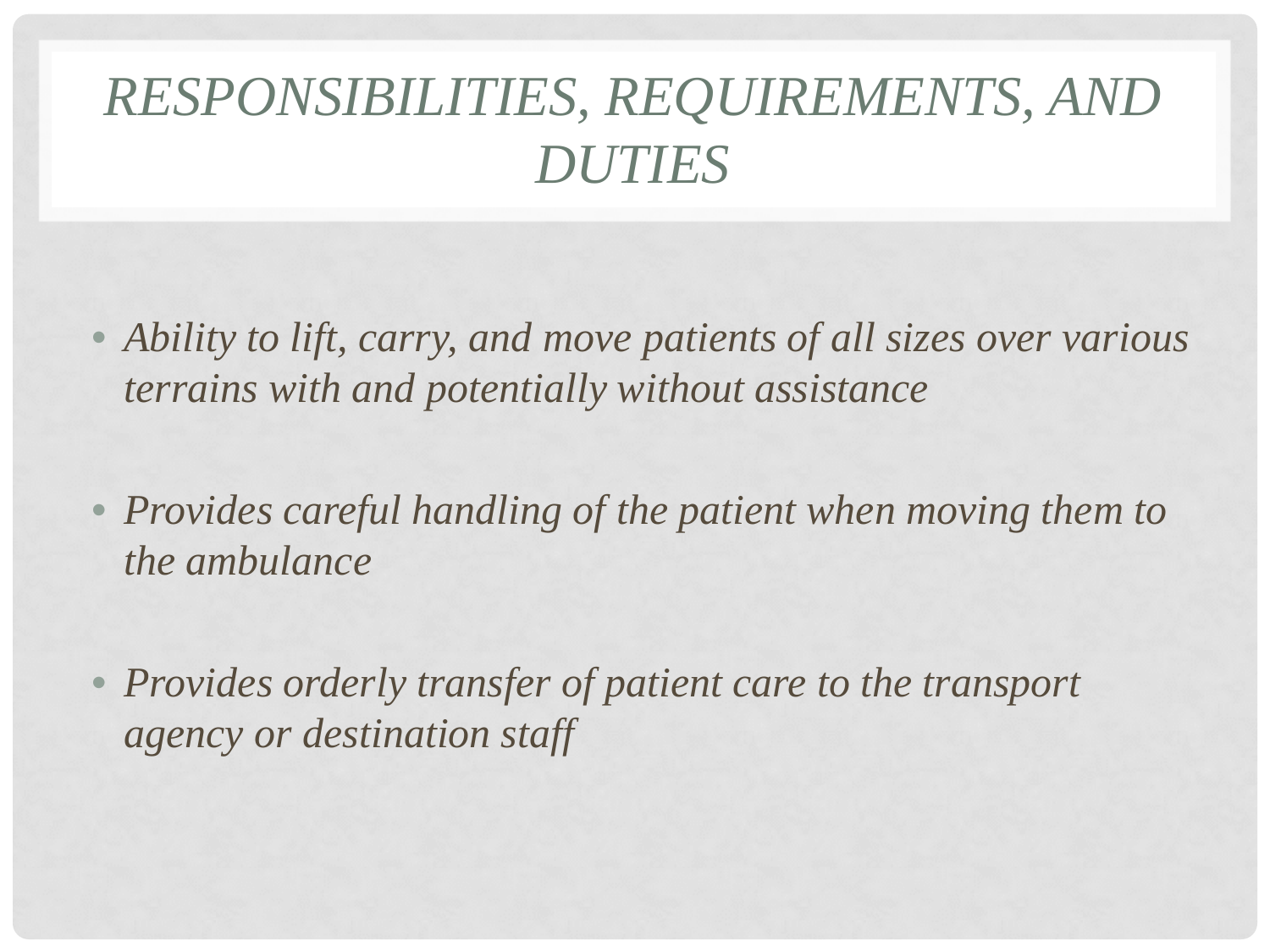- *Provides support functions and interacts with supporting agencies*
- *Provides support to the families member, by-standers and others as needed during and after the emergency*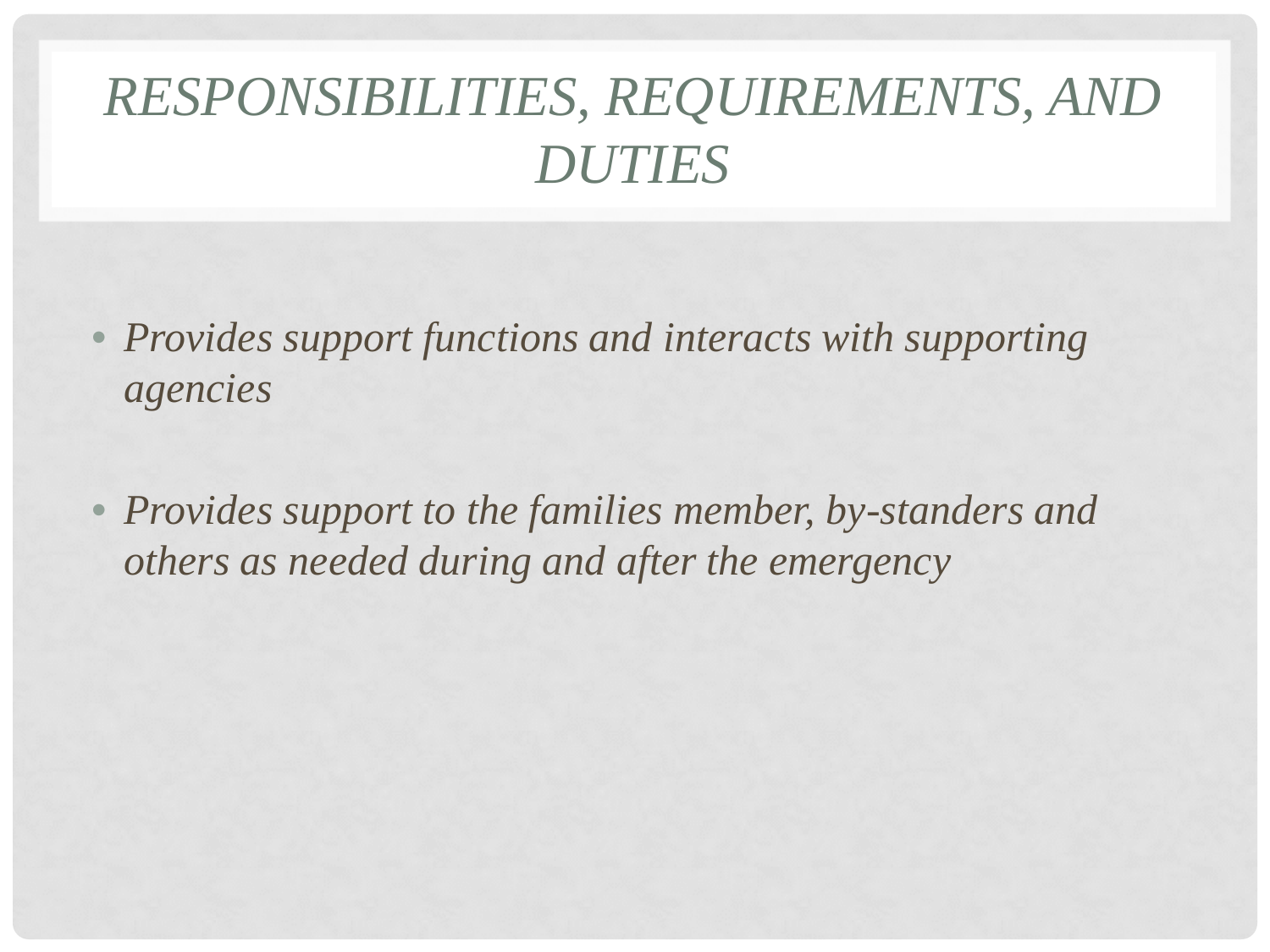• *Attends training sessions and orientations as required to maintain valid Arizona EMT Certification and meet the requirements of the Forest Lakes Fire District*

• *Maintain all required certifications as an active EMS provider*